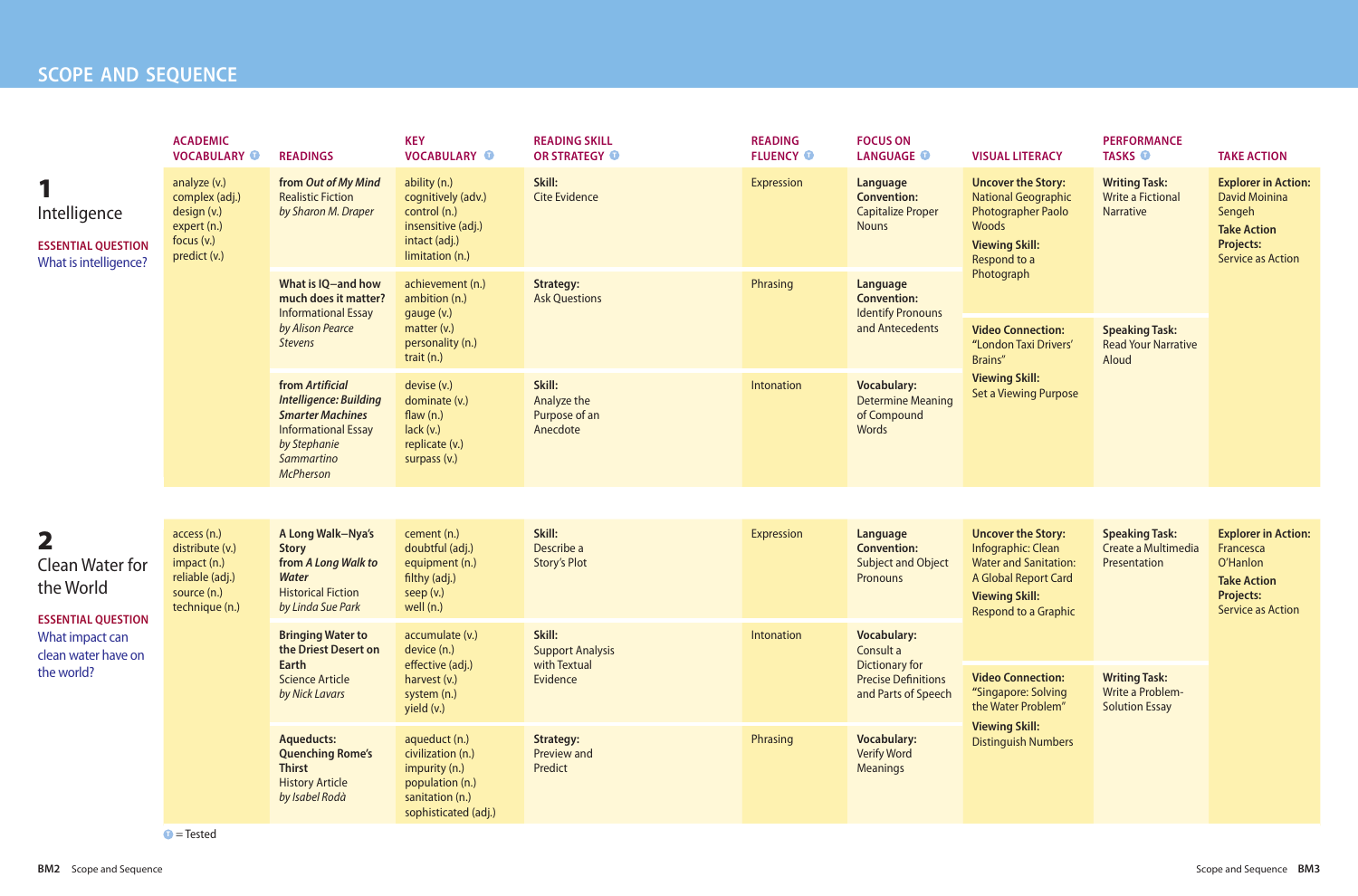## **SCOPE AND SEQUENCE, continued**

| <b>FOCUS ON</b><br><b>LANGUAGE O</b>                                                                     | <b>VISUAL LITERACY</b>                                                                                                                            | <b>PERFORMANCE</b><br><b>TASKS O</b>                                      | <b>TAKE ACTION</b>                                                                                                      |  |  |
|----------------------------------------------------------------------------------------------------------|---------------------------------------------------------------------------------------------------------------------------------------------------|---------------------------------------------------------------------------|-------------------------------------------------------------------------------------------------------------------------|--|--|
| <b>Language</b><br><b>Convention:</b><br><b>Understand</b><br>Intensive and<br><b>Reflexive Pronouns</b> | <b>Video Connection:</b><br>"The Beautiful Balance<br><b>Between Courage and</b><br>Fear"<br><b>Viewing Skill:</b><br><b>Understand Contrasts</b> | <b>Writing Task:</b><br><b>Write a Report</b>                             | <b>Explorer in Action:</b><br><b>Anton Seimon</b><br><b>Take Action</b><br><b>Projects:</b><br><b>Service as Action</b> |  |  |
| <b>Vocabulary:</b><br><b>Use a Thesaurus</b>                                                             |                                                                                                                                                   |                                                                           |                                                                                                                         |  |  |
|                                                                                                          | <b>Uncover the Story:</b><br><b>The Scream</b><br>by Edvard Munch<br><b>Viewing Skill:</b>                                                        | <b>Speaking Task:</b><br><b>Conduct a Panel</b><br><b>Discussion</b>      |                                                                                                                         |  |  |
| <b>Vocabulary:</b><br><b>Use Word</b><br><b>Relationships</b><br>(Part/Whole)                            | <b>Respond to a Painting</b>                                                                                                                      |                                                                           |                                                                                                                         |  |  |
|                                                                                                          |                                                                                                                                                   |                                                                           |                                                                                                                         |  |  |
| <b>Language</b><br><b>Convention:</b><br>Pronoun<br>Agreement                                            | <b>Uncover the Story:</b><br><b>National Geographic</b><br>Photographer Joel<br><b>Sartore</b><br><b>Viewing Skill:</b><br>Respond to a           | <b>Writing Task:</b><br>Write a How-to<br>Article                         | <b>Explorer in Action:</b><br><b>Erin Pettit</b><br><b>Take Action</b><br><b>Projects:</b><br><b>Service as Action</b>  |  |  |
| <b>Vocabulary:</b><br><b>Denotation and</b>                                                              | Photograph                                                                                                                                        |                                                                           |                                                                                                                         |  |  |
| Connotation                                                                                              | <b>Video Connection:</b><br>"Girl's Rite of Passage"<br><b>Viewing Skill:</b><br>Setting                                                          | <b>Speaking Task:</b><br><b>Demonstrate Your</b><br><b>How-to Process</b> |                                                                                                                         |  |  |
| <b>Vocabulary:</b><br><b>Understand</b><br><b>Analogies</b>                                              |                                                                                                                                                   |                                                                           |                                                                                                                         |  |  |

|                                                                        | <b>ACADEMIC</b><br><b>VOCABULARY O</b>                                                                     | <b>READINGS</b>                                                                                                 | <b>KEY</b><br><b>VOCABULARY O</b>                                                                                    | <b>READING SKILL</b><br>OR STRATEGY O                                                                      | <b>READING</b><br><b>FLUENCY O</b> | <b>FOCUS ON</b><br><b>LANGUAGE O</b>                                                       |                                                            |
|------------------------------------------------------------------------|------------------------------------------------------------------------------------------------------------|-----------------------------------------------------------------------------------------------------------------|----------------------------------------------------------------------------------------------------------------------|------------------------------------------------------------------------------------------------------------|------------------------------------|--------------------------------------------------------------------------------------------|------------------------------------------------------------|
| 3<br>Overcoming<br>Fear<br><b>ESSENTIAL QUESTION</b>                   | automatic (adj.)<br>circumstance (n.)<br>energy (n.)<br>intense (adj.)<br>response (n.)<br>trigger (v.)    | <b>Fear on the Brain</b><br><b>Science Article</b><br>by Charlene Brussos                                       | defensive (adj.)<br>deliberate (adj.)<br>emotion (n.)<br>experience (n.)<br>panic (v.)<br>reflex (n.)                | <b>Strategy:</b><br><b>Monitor</b><br>Comprehension                                                        | <b>Expression</b>                  | Language<br><b>Convention:</b><br>Understand<br>Intensive and<br><b>Reflexive Pronouns</b> |                                                            |
| How can we<br>overcome our fears?                                      |                                                                                                            | <b>Sully's "Deliberate</b><br>Calm"<br><b>News Article</b><br>by Jonah Lehrer                                   | crisis (n.)<br>decision (n.)<br>rational (adj.)<br>terrified (adj.)<br>under pressure<br>(phrase)<br>variable (n.)   | Skill:<br><b>Analyze Key</b><br>Events                                                                     | Intonation                         | <b>Vocabulary:</b><br>Use a Thesaurus                                                      |                                                            |
|                                                                        |                                                                                                            | from Bronze and<br><b>Sunflower</b><br><b>Historical Fiction</b><br>by Cao Wenxuan                              | exhausted (adj.)<br>imagine (v.)<br>mysterious (adj.)<br>restless (adj.)<br>shudder (v.)<br>surround (v.)            | Skill:<br>Identify the<br>Central Idea of a<br><b>Story</b>                                                | Phrasing                           | <b>Vocabulary:</b><br><b>Use Word</b><br>Relationships<br>(Part/Whole)                     |                                                            |
|                                                                        |                                                                                                            |                                                                                                                 |                                                                                                                      |                                                                                                            |                                    |                                                                                            |                                                            |
| 4<br><b>Growing Up</b><br><b>ESSENTIAL OUESTION</b><br>How do you know | consequence (n.)<br>mature (adj.)<br>occur (v.)<br>perception (n.)<br>reinforce (v.)<br>significant (adj.) | <b>Why Are Little</b><br><b>Kids in Japan So</b><br>Independent?<br><b>Informational Essay</b><br>by Selena Hoy | apprehensive (adj.)<br>ethic (n.)<br>independence (n.)<br>navigate (v.)<br>self-sufficiency (n.)<br>supervision (n.) | Skill:<br>Identify the<br><b>Central Idea</b>                                                              | <b>Expression</b>                  | Language<br><b>Convention:</b><br>Pronoun<br>Agreement                                     |                                                            |
| you are growing up?                                                    |                                                                                                            |                                                                                                                 | from The Turtle of<br><b>Oman</b><br><b>Realistic Fiction</b><br>by Naomi Shihab Nye                                 | occasion (n.)<br>philosophy (n.)<br>relationship (n.)<br>slightly (adv.)<br>sorrow (n.)<br>stubborn (adj.) | Skill:<br>Analyze a Text           | Phrasing                                                                                   | <b>Vocabulary:</b><br><b>Denotation and</b><br>Connotation |
|                                                                        |                                                                                                            | <b>Do Teenagers Really</b><br><b>Make Bad Decisions?</b><br><b>Science Article</b><br>by Stacey A. Bedwell      | adolescence (n.)<br>associate (v.)<br>complicated (adj.)<br>outcome (n.)<br>reputation (n.)<br>risk(n)               | <b>Strategy:</b><br>Identify<br>Cohesive<br><b>Devices</b>                                                 | Intonation                         | <b>Vocabulary:</b><br>Understand<br>Analogies                                              |                                                            |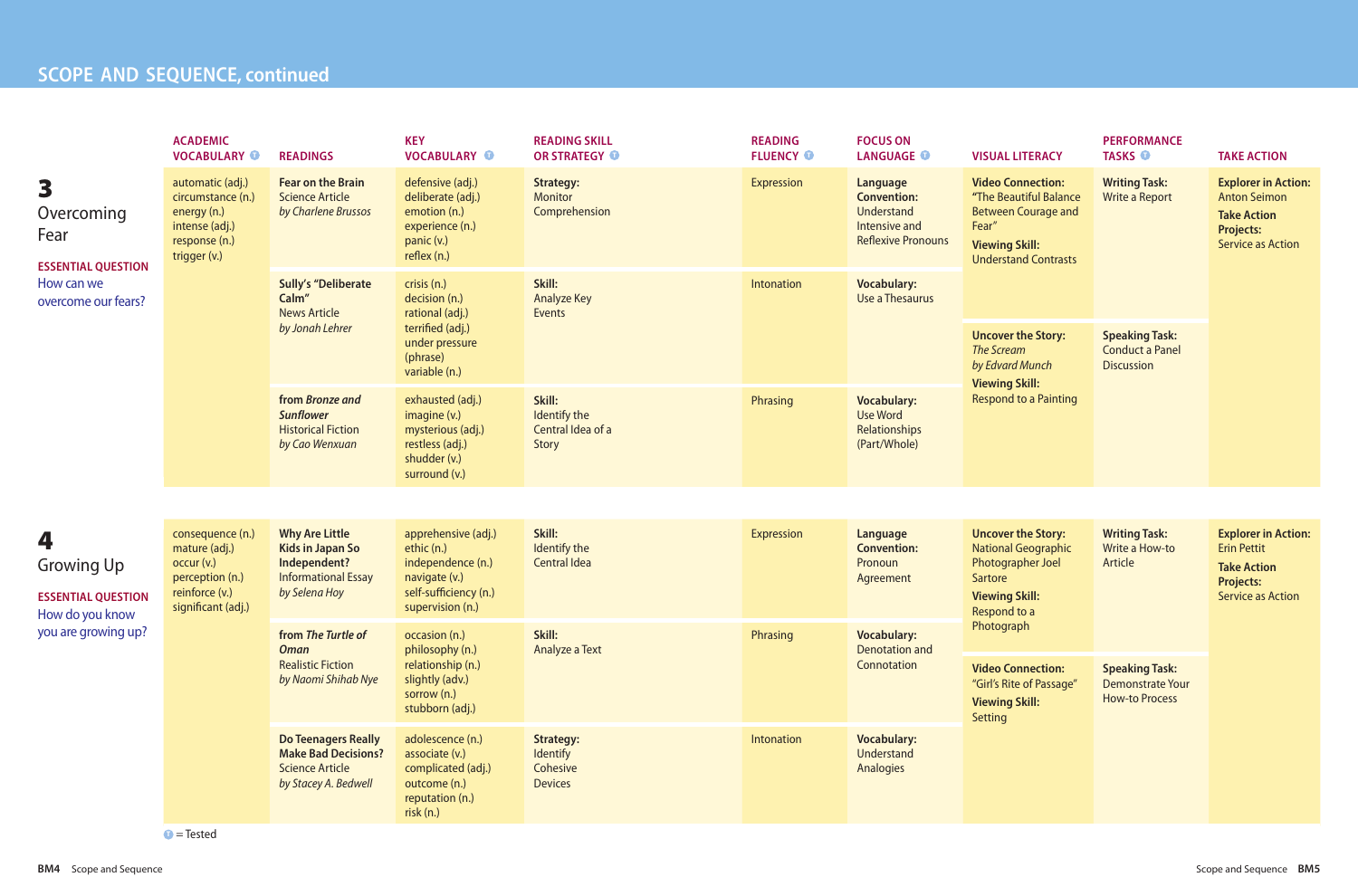## **PARTICLE SCOPE** AND **SEQUENCE**, continued

|                                                                                           | <b>ACADEMIC</b><br><b>VOCABULARY O</b>                                                                     | <b>READINGS</b>                                                                                                                       | <b>KEY</b><br><b>VOCABULARY O</b>                                                                         | <b>READING SKILL</b><br>OR STRATEGY O                               | <b>READING</b><br><b>FLUENCY O</b> | <b>FOCUS ON</b><br><b>LANGUAGE O</b>                                                                                                             | <b>VISUAL LITERACY</b>                                                                                                                                    | <b>PERFORMANCE</b><br><b>TASKS O</b>                              | <b>TAKE ACTION</b>                                                                                                       |
|-------------------------------------------------------------------------------------------|------------------------------------------------------------------------------------------------------------|---------------------------------------------------------------------------------------------------------------------------------------|-----------------------------------------------------------------------------------------------------------|---------------------------------------------------------------------|------------------------------------|--------------------------------------------------------------------------------------------------------------------------------------------------|-----------------------------------------------------------------------------------------------------------------------------------------------------------|-------------------------------------------------------------------|--------------------------------------------------------------------------------------------------------------------------|
| 5<br>Wisdom of<br>the Wild<br><b>ESSENTIAL QUESTION</b><br>How do animals<br>surprise us? | assume (v.)<br>capable (adj.)<br>communicate (v.)<br>conclude (v.)<br>insight (n.)<br>similar (adj.)       | <b>What Animals Think</b><br>and Feel<br><b>Science Article</b><br>by Carl Safina                                                     | behavior (n.)<br>conscious (adj.)<br>individual (n.)<br>reason (n.)<br>compatible (adj.)<br>social (adj.) | Skill:<br>Summarize                                                 | Expression                         | <b>Vocabulary:</b><br><b>Understand Similes</b>                                                                                                  | <b>Uncover the Story:</b><br>Infographic: The<br><b>Anatomy of Speed</b><br><b>Viewing Skill:</b><br><b>Respond to a Graphic</b>                          | <b>Writing Task:</b><br>Write an<br>Argumentative<br><b>Essay</b> | <b>Explorer in Action:</b><br><b>Ronan Donovan</b><br><b>Take Action</b><br><b>Projects:</b><br><b>Service as Action</b> |
|                                                                                           |                                                                                                            | from Julie of the<br><b>Wolves</b><br><b>Adventure Story</b>                                                                          | discern (v.)<br>imitate (v.)<br>observe (v.)                                                              | Skill:<br><b>Analyze Point</b><br>of View                           | Intonation                         | Language<br><b>Convention:</b><br><b>Correct Unclear</b>                                                                                         |                                                                                                                                                           |                                                                   |                                                                                                                          |
|                                                                                           |                                                                                                            | by Jean Craighead<br>George                                                                                                           | predicament (n.)<br>reasoning (n.)<br>signal (n.)                                                         |                                                                     |                                    | Pronouns                                                                                                                                         | <b>Video Connection:</b><br>"Monarch Butterflies:<br><b>Great Migration"</b><br><b>Viewing Skill:</b><br><b>Use Visuals to Make</b><br><b>Predictions</b> | <b>Speaking Task:</b><br>Debate                                   |                                                                                                                          |
|                                                                                           |                                                                                                            | from Crow Smarts:<br><b>Inside the Brain of the</b><br><b>World's Brightest Bird</b><br><b>Science Article</b><br>by Pamela S. Turner | fluke (n.)<br>instinctive (adj.)<br>manipulate (v.)<br>reason $(v.)$<br>solution (n.)<br>species (n.)     | <b>Strategy:</b><br><b>Make Text-to-</b><br><b>Self Connections</b> | Phrasing                           | <b>Vocabulary:</b><br><b>Use Greek and Latin</b><br><b>Roots and Suffixes</b>                                                                    |                                                                                                                                                           |                                                                   |                                                                                                                          |
|                                                                                           |                                                                                                            |                                                                                                                                       |                                                                                                           |                                                                     |                                    |                                                                                                                                                  |                                                                                                                                                           |                                                                   |                                                                                                                          |
| 6<br>Exploration                                                                          | appreciation (n.)<br>commit (v.)<br>ignorance (n.)<br>objective (n.)<br>perspective (n.)<br>potential (n.) | <b>New Ways of Seeing</b><br><b>Memoir</b><br>by Sy Montgomery                                                                        | accomplish (v.)<br>continent (n.)<br>marine (adj.)<br>tributary (n.)                                      | <b>Strategy:</b><br>Visualize                                       | Expression                         | <b>Vocabulary:</b><br><b>Use Context to Infer</b><br>Meaning                                                                                     | <b>Video Connection:</b><br>Write an<br>"Sunken Treasure"<br><b>Viewing Skill:</b><br><b>Identify Viewpoint</b>                                           | <b>Writing Task:</b><br><b>Informational Essay</b>                | <b>Explorer in Action:</b><br>R. Isaí Madriz<br><b>Take Action</b><br><b>Projects:</b><br><b>Service as Action</b>       |
| <b>ESSENTIAL QUESTION</b><br>Why do we explore?                                           |                                                                                                            |                                                                                                                                       | unexpected (adj.)                                                                                         |                                                                     |                                    |                                                                                                                                                  |                                                                                                                                                           |                                                                   |                                                                                                                          |
|                                                                                           |                                                                                                            | <b>Destined for Mars</b><br><b>Science Fiction</b>                                                                                    | character (n.)<br>deter (v.)                                                                              | Skill:<br>Analyze                                                   | Phrasing                           | Language<br><b>Convention:</b><br><b>Use Dashes</b><br><b>Uncover the Story:</b><br>Infographic: Life on<br><b>Mars</b><br><b>Viewing Skill:</b> |                                                                                                                                                           |                                                                   |                                                                                                                          |
|                                                                                           |                                                                                                            | by Katie Slivensky                                                                                                                    | odds (n.)<br>qualification (n.)<br>represent (v.)<br>skill set (n.)                                       | <b>Character and</b><br>Plot                                        |                                    |                                                                                                                                                  |                                                                                                                                                           | <b>Speaking Task:</b><br>Create a Multimedia<br>Presentation      |                                                                                                                          |
|                                                                                           |                                                                                                            | The Next Wave of<br><b>Ocean Exploration</b><br><b>Persuasive Essay</b><br>by Ray Dalio and Mark<br><b>Benioff</b>                    | advancement (n.)<br>asset (n.)<br>commerce (n.)<br>habitat (n.)<br>humanity (n.)<br>neglect (v.)          | Skill:<br>Evaluate an<br>Argument                                   | Intonation                         | <b>Vocabulary:</b><br>Use Word<br><b>Categories</b>                                                                                              | <b>Respond to a Graphic</b>                                                                                                                               |                                                                   |                                                                                                                          |